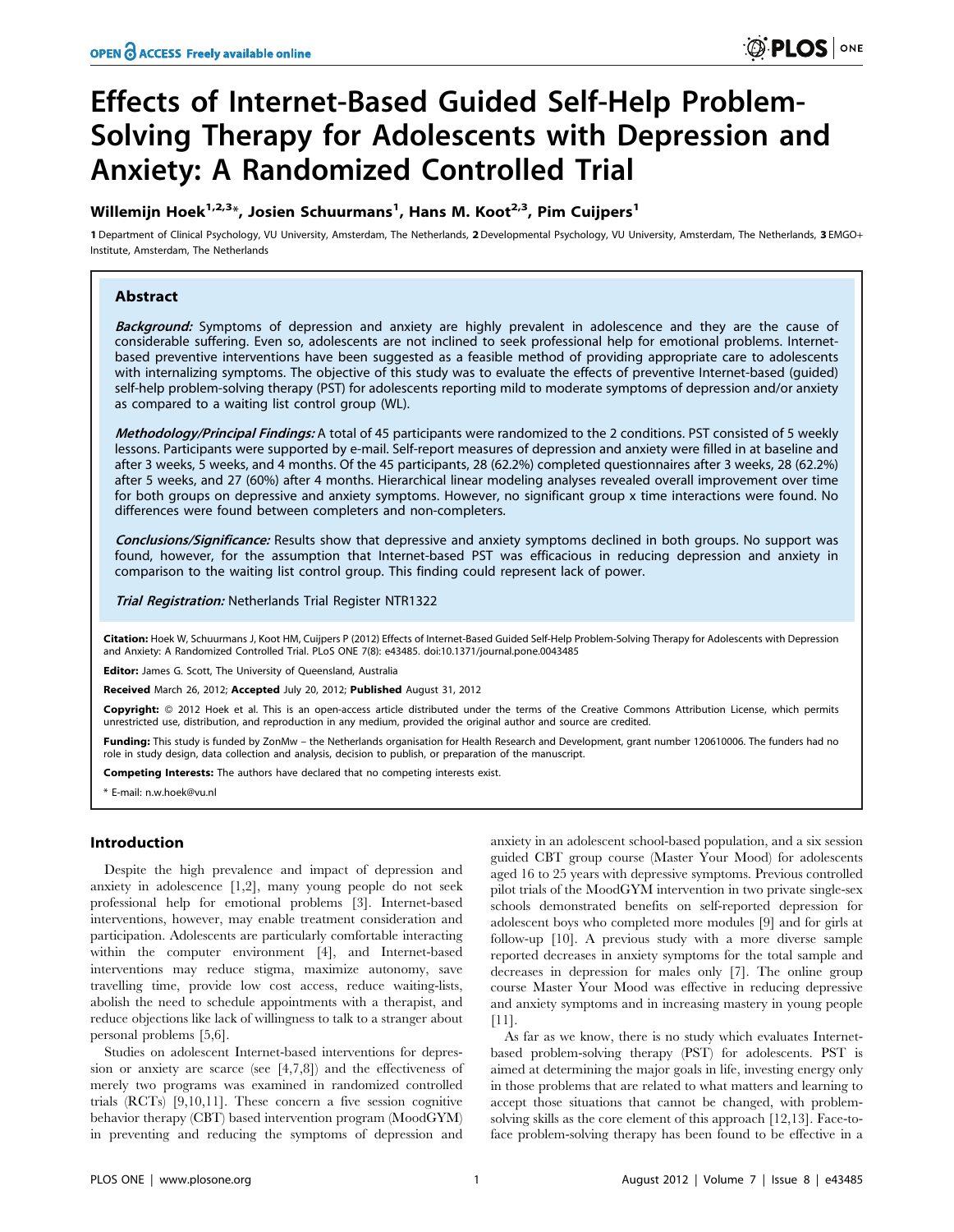variety of problem areas [12,14], and given high comorbidity and shared risk factors of depression and anxiety [15], the provision of an intervention that can concurrently decrease depressive and anxiety symptoms in adolescents would be appealing. A PSTbased intervention that could be applied through the Internet was developed and studied in an adult population [13]. The intervention was successful in reducing adults' symptoms of depression, anxiety, and work related stress, and was consequently adapted for adolescents. The aim of the current study is to evaluate the effects of preventive Internet-based PST for adolescents reporting mild to moderate symptoms of depression and/or anxiety as compared to a waiting list control group.

## Methods

The protocol for this trial and supporting CONSORT checklist are available as supporting information; see Checklist S1 and Protocol S1.

#### Participants

Participants were recruited through press releases, banners and advertisements on the Internet, advertisements in magazines, referral by school-doctors, through brochures and posters in schools, and through information to parents who are treated in mental health care institutions for depression and anxiety. Recruitment took place from January 2009 to May 2011. After application through a website, applicants received a brochure about this study and an informed consent form by email. If adolescents were younger than 18 years of age, parents received a brochure and an informed consent form by regular mail after application by the adolescent. Adolescents aged 17 years or younger needed parental consent for study participation. After receiving informed consent, adolescents received the baseline questionnaire by email.

To be included, applicants had to report mild to moderate depressive and/or anxiety symptoms (there was no lower limit for entering the study) and have sufficient knowledge of the Dutch language, access to the Internet, and an email address. At first, adolescents aged 12 to 18 years with depressive and/or anxiety symptoms were found eligible for this study. It was difficult to include adolescents in the study. Inasmuch as we had strong indications that parental consent requirements often withheld adolescents from participating [16] and because older adolescents showed interest in our intervention, the upper age limit was altered during the study and adolescents aged 19 to 21 years were also included from April 2010. Adolescents were excluded from the study if they were younger than 18 years of age and had no parental permission, were receiving other psychological treatment for mental health problems, had severe depressive symptoms (defined as a score above 40 on the Centre for Epidemiologic Studies Depression scale; CES-D [17]), had severe anxiety symptoms (indicated by a score above 14 on the anxiety subscale of the Hospital Anxiety and Depression Scale; HADS-A [18]), and/or had prominent suicide ideation (indicated by a score above 1 on the suicide item of the Beck Depression Inventory-II; BDI-II [19]). Respondents who were excluded due to the presence of severe symptoms received a telephone call in which they were advised to consult their general practitioner. If younger than 18 years, their parents were also informed by telephone. The study was approved by the Medical Ethics Committee of the VU University Medical Center, Amsterdam, the Netherlands. For a detailed description of the study and intervention we refer to the study protocol [20].

#### Intervention

The PST intervention was web-based and participants were provided with a username and password to access the website. Every week an automated email was sent to participants to explain the contents and exercises for the coming week. Mental health care professionals and the authors (WH, JS) offered feedback on the completed exercises. This feedback was not therapeutic but was directed at mastering the proposed problem-solving strategies. PST consisted of three steps. First, respondents described what really mattered to them. Second, they wrote down their current worries and problems, and they divided these problems into three categories: (a) unimportant problems, (b) solvable problems, (c) problems which cannot be solved. For each of these three types of problems a different strategy was proposed to solve the problems or to learn to cope with the unimportant and unsolvable ones. This step is the most important element of PST. For the solvable problems, we proposed the following six-step procedure: (1) write a clear definition of the problem, (2) generate multiple solutions to the problem, (3) select the best solution, (4) work out a systematic plan for this solution, (5) carry out the solution, and (6) evaluate as to whether the solution has resolved the problem. During the third and last step, the respondents made a plan for the future in which they described how they would try to accomplish those things that matter most to them. The course took 5 weeks and consisted of one lesson a week.

#### Design

This study is a randomized controlled trial with two groups: an Internet-based guided self-help intervention (PST) and a waiting list control group (WL). The study was designed to compare the effects of the intervention with the waiting list. Based on a power of 0.80 and an alpha of 0.05, we needed 63 patients in each condition in order to be able to demonstrate moderate effects of  $d = 0.40$ . Therefore, the total sample size was set at 126. 45 participants were included in total (see Fig. 1). Participants on the waiting list got access to a website with general information on depression and anxiety, and could complete the intervention 4 months after baseline. Questionnaires were administered on the Internet and were sent after application (baseline) and 3 weeks, 5 weeks, and 4 months later.

#### Randomization

Randomization took place at an individual level after the baseline measurement. We used block randomization, with each block containing 10, 12, 14, or 16 allocations. An independent researcher made the allocation schedule with a computerized random number generator. Immediately after randomization, adolescents were informed about the randomization outcome by email. If younger than 18 years of age, the subject's parents also received this email. We randomized 22 participants to the PST intervention and 23 participants to the waiting list condition.

#### Measures

Structured diagnostic interview. Depression and anxiety subscales of the National Institute of Mental Health Diagnostic Interview Schedule for Children Version IV (NIMH DISC-IV) were conducted by telephone before randomization. The Diagnostic Interview Schedule for Children is a reliable and valid structured diagnostic interview designed for lay interviewers, which includes algorithms to diagnose DSM-IV disorders in children and adolescents [21]. Participants completed a telephone version of the generalized anxiety disorder, social phobia, panic, agoraphobia, major depression, and dysthymia modules of the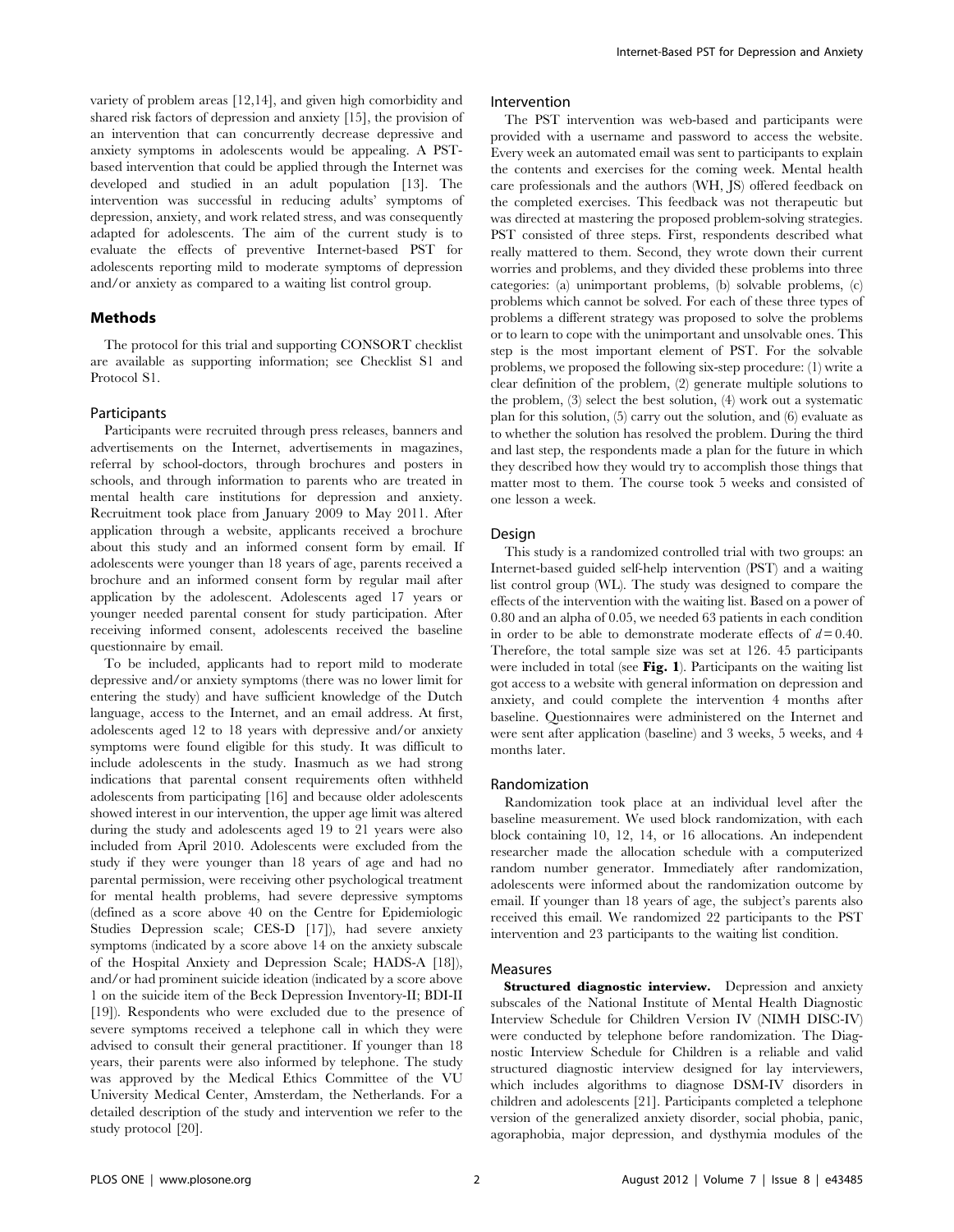

Figure 1. Progress of participants through the trial. doi:10.1371/journal.pone.0043485.g001

NIMH DISC-IV. The NIMH DISC-IV assesses the presence of diagnoses occurring within both the past 12 months and the past 4 weeks. The interview was not a requisite of the study, 33 participants decided to participate. Telephone versions of structured psychiatric interviews in both adults [22] and youth [23] have been found to have a high correlation with in-person interviews.

Depressive symptoms. Depressive symptoms were assessed with the Centre for Epidemiologic Studies Depression scale (CES-D) [17]. The CES-D consists of 20 items for which subjects rate the frequency of symptoms during the past week with scores ranging from 0 (rarely or none of the time present [less than 1 day]) to 3 (most or all of the time present [5–7 days]), with a total score ranging between 0 and 60. A cut-off score of  $\geq 16$  can be used to identify adolescents with mild or greater levels of depression. The validity of the CES-D has been tested in different populations, including studies with adolescents [24–26]. In the current study, Cronbach's alpha ranged from 0.89 to 0.93.

Anxiety symptoms. To measure the prevalence of anxiety symptoms, the anxiety subscale of the Hospital Anxiety and Depression Scale (HADS-A) [18] was used. The HADS-A consists of seven items rated on a 4-point scale ranging from 0 (not at all) to 3 (a great deal of the time), with 3 indicating higher symptom frequency. A total score ranges from 0 to 21 and score ranges are classified as normal  $(0-7)$ , mild  $(8-10)$ , moderate  $(11-14)$  and severe (15–21). The HADS shows good homogeneity and reliability, with Cronbach's alpha ranging from 0.81 to 0.84 in different normal and clinical Dutch samples [27], and has been found valid and adequate for use with adolescents [28]. Cronbach's alpha in this study varied from 0.76 to 0.90.

Client satisfaction. The eight-item Client Satisfaction Questionnaire (CSQ-8) [29] assesses patient satisfaction. The CSQ-8 items can be scored on a scale from 1 (low satisfaction) to 4 (high satisfaction), with labels specific to particular items. The total CSQ score was obtained by averaging the items answered. Good construct validity and internal consistency have been previously reported [29]. Cronbach's alpha was 0.86 in this study.

In conformity with grade rating scales in Dutch education, participants were also asked to give an overall satisfaction rating on a scale from 1 (very bad) to 10 (excellent), followed by an open question on how this rating could have been improved.

Help-seeking behavior. To examine possible help-seeking in participants on the waiting list, adolescents were asked whether they searched for and received professional help (and from whom) for internalizing problems during the first 4 months of study participation.

#### Statistical analyses

Missing values. All analyses were performed on the intention-to-treat sample. Baseline data were available for all participants. The Linear Mixed Modeling (LMM) procedure was used for all analyses to estimate missing values. LMM includes incomplete cases in the analysis and employs restricted maximum likelihood estimation to calculate parameter estimates. LMM assumes that missing data are missing at random.

Baseline differences and attrition. Baseline differences in demographic and clinical characteristics were investigated using Chi-square tests and t-tests. Attrition was defined as completing none or one of the three post measures.

#### Effects

Treatment differences. LMM, using the variance components covariance structure, was used to investigate treatment differences. Time was treated as a continuous variable, condition was treated as a fixed effect, and the intercept was included as a random effect.

Recovery. For the CES-D total score, the standard cut-off score of 16 was used as an indication of recovery. A HADS score lower than 8 [30] was used as an indication of recovery. This was calculated only for those participants who did meet these criteria at baseline. The differences in recovery rate between the intervention and control group were also calculated with binary logistic regression.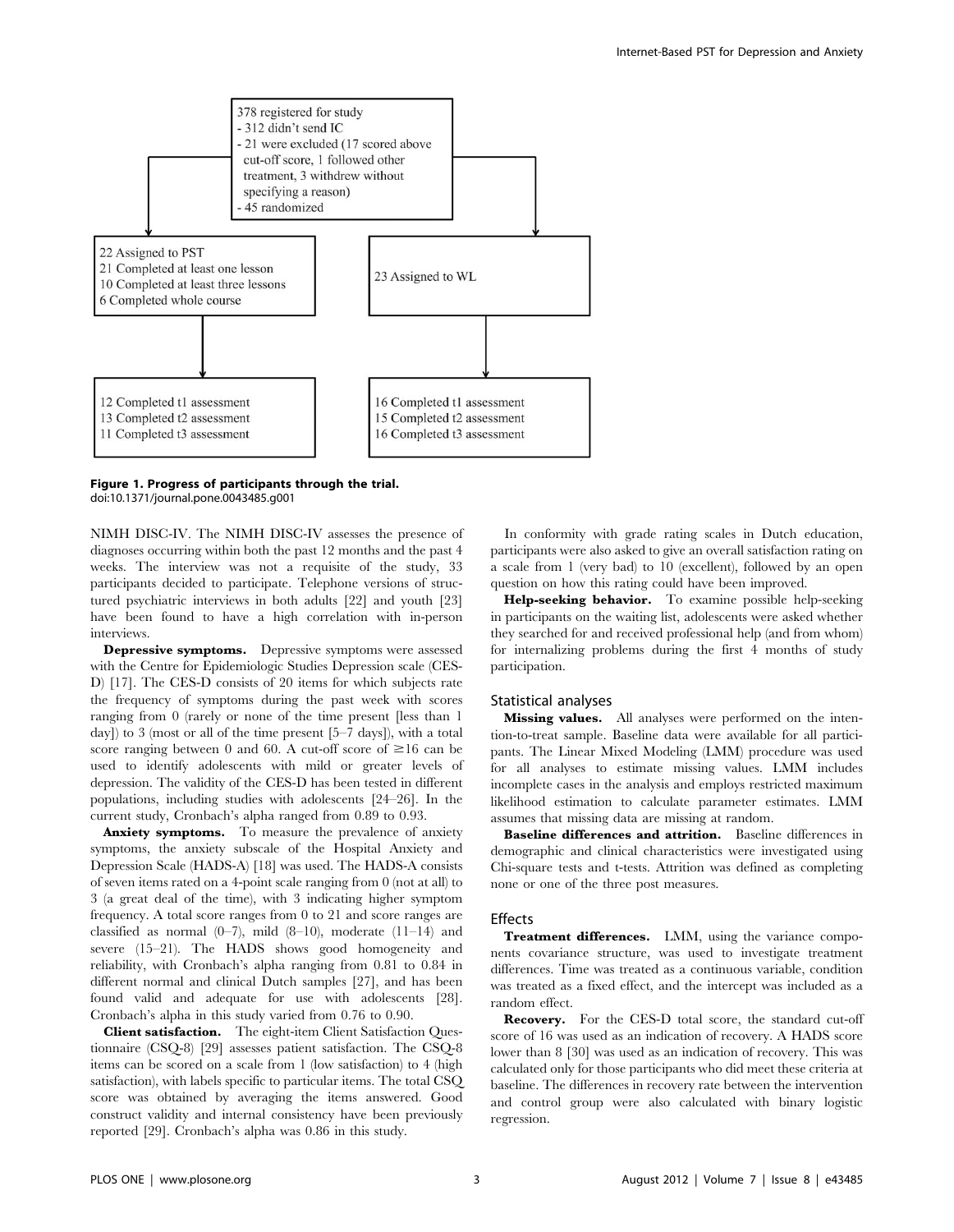Completion status. LMM was used to investigate differences in development of depressive symptoms between treatment completers, non-completers, and WL. Time was treated as a continuous variable. The intercept was included as a random effect. Completers were defined as respondents who completed all lessons. All analyses were conducted using SPSS for Windows version 17.0.

#### Results

#### Participants

Of the 378 adolescents who were potentially interested in participating, 312 adolescents did not give informed consent. From 66 adolescents we received baseline questionnaires and written informed consent. Of these, 17 did score above the cut-off on either the CES-D, HADS, or BDI suicide item, 1 already received different treatment, and 3 withdrew without specifying a reason. The remaining 45 participants were randomized. Table 1 presents sample characteristics. Participants were mainly female (75.6%, n = 34). The mean age was  $16.07$  years (SD = 2.31). Almost all participants were of Dutch origin  $(91.1\%, n = 41)$ . The mean score of all participants on the CES-D at baseline was 25.02  $(SD = 9.06, \text{ range} = 5-40), \text{ on the HADS } 8.84 \text{ (SD} = 3.60,$ range  $= 2-14$ ). Both averages are above cut-off scores for mild levels of depression and anxiety. In the 12 months before our baseline measurement, 45% of participants encountered any mood or anxiety disorder, with social phobia being the most common (42%). There were no statistically significant differences between the groups at baseline with respect to demographics, symptoms or diagnostic status (Table 1 and Table 2).

#### Attrition

Attrition rates for the full sample were  $37.8\%$  (n = 17) at the 3week assessment, 37.8% ( $n = 17$ ) at 5 weeks, and 40% ( $n = 18$ ) at 4

| Table 1. Sample characteristics at baseline. |
|----------------------------------------------|
|                                              |

|                         | All<br>$(n=45)$ | <b>PST</b><br>$(n=22)$ | WL<br>$(n=23)$ | <b>Statistic</b>              |
|-------------------------|-----------------|------------------------|----------------|-------------------------------|
| Age (years)             | 16.07           | 15.78                  | 16.36          | t $(43) = 0.84$ , $P = 0.405$ |
| Female                  | 34 (75.6%)      | 15 (68.2%)             | 19 (82.6%)     | $X^2 = 1.27$ , $P = 0.260$    |
| <b>Country of birth</b> |                 |                        |                | $X^2 = 0.002$ , $P = 0.960$   |
| The Netherlands         | 41 (91.1%)      | 20 (90.9%)             | 21 (91.3%)     |                               |
| <b>Education</b>        |                 |                        |                | $X^2$ = 5.43, P = 0.066       |
| lower                   | 17 (37.8%)      | 5 (22.7%)              | 12 (52.2%)     |                               |
| middle                  | 14 (31.1%)      | 7 (31.8%)              | 7(30.4%)       |                               |
| higher                  | 14 (31.1%)      | 10 (45.5%)             | 4 (17.4%)      |                               |
| Diagnosis*              |                 |                        |                |                               |
| $MD - past year$        | 5 (15.2%)       | 3 (17.6%)              | 2 (12.5%)      | $X^2$ = 0.170, P = 0.680      |
| $MD$ – current          | $2(6.1\%)$      | $0(0\%)$               | 2(12.5%)       | $X^2$ = 2.262, P = 0.133      |
| GAD - past year         | $2(6.1\%)$      | $0(0\%)$               | 2 (12.5%)      | $X^2$ = 2.262, P = 0.133      |
| GAD - current           | $1(3.0\%)$      | $0(0\%)$               | $1(6.3\%)$     | $X^2$ = 1.096, P = 0.295      |
| $SP - past year$        | 14 (42.4%)      | 9 (52.9%)              | 5 (31.3%)      | $X^2 = 1.588$ , $P = 0.208$   |
| $SP - current$          | 4 (12.1%)       | $1(5.9\%)$             | 3(18.8%)       | $X^2$ = 1.281, P = 0.258      |
| PAN                     | $3(9.4\%)$      | 2(12.5%)               | $1(6.3\%)$     | $X^2 = 0.368$ , $P = 0.544$   |

\*Presence of diagnosis occurring within the past 12 months (''past year'') including the past 4 weeks (''current''). MD = Major Depression; GAD = Generalized Anxiety Disorder; SP = Social Phobia; PAN = Panic Disorder without Agoraphobia.

doi:10.1371/journal.pone.0043485.t001

months. Reasons for the high level of attrition were unknown. There were no significant differences in attrition rates between groups. Participants who completed post measures were younger than participants who didn't (15.46 and 16.89 years respectively,  $t(43) = 2.137$ ,  $P = 0.038$ ).

#### **Effects**

Treatment differences. Table 2 reports the means and standard deviations for depression and anxiety for the intervention and waiting list control group over 4 months. For depression, a significant overall improvement over time was found for the complete sample on the CES-D,  $B = -2.31$ , SE = 0.86,  $P = 0.009$ . Neither significant group  $(B = -0.10, \text{ SE} = 3.58, P = 0.978)$  nor group x time interaction  $(B=0.54, \text{ SE} = 1.14, P = 0.637)$  effects were found. Regarding anxiety, no significant time  $(B = -0.73$ ,  $SE = 0.39$ ,  $P = 0.062$ ), group  $(B = -0.06, SE = 1.57, P = 0.968)$  or group x time interaction  $(B=0.25, SE=0.51, P=0.621)$  effects were found.

Recovery. 36 participants suffered clinical levels of depression according to the CES-D at baseline (80% of total sample). 37.5% of participants who completed post-measures had recovered at 5 weeks and 25% had recovered at 4 months across both groups. Regarding anxiety, 31 participants suffered clinical levels at baseline (68.9%). After 5 weeks, 60% had recovered while 52.4% had recovered after 4 months. Recovery effects were not significantly different between intervention and waiting list groups.

Treatment completers versus non-completers. Many participants failed to complete the whole course. Of those participants assigned to the intervention condition, 10 (45%) participants completed three or more lessons and 6 (27%) completed all five. All but 1 participant completed the first lesson. Completers were younger than non-completers (14.83 years versus 16.94 years), t  $(20) = -2.20$ ,  $P = 0.04$ . Regarding symptom measures at baseline, no differences were found between completers and non-completers.

We investigated differences in development of depression and anxiety scores between treatment completers, non-completers, and waiting list condition. No differences were found in improvement of depressive and anxiety symptoms between completers and noncompleters. Moreover, we examined differences in development of depression and anxiety between participants who completed three or more lessons, participants who completed less than three lessons, and participants on the waiting list. No differences were found in improvement of depression and anxiety.

Client satisfaction. Table 3 provides an overview of the CSQ items and the total scale score that were used to estimate participants' satisfaction with the intervention. Given the 1–4 metric for the CSQ scale, participants expressed moderate satisfaction (total score  $M = 2.51$ ,  $SD = 0.55$ ). The mean overall satisfaction grade on a  $1-10$  scale was 6.45 (SD = 1.28) and 85% of participants reported grades of 6 or above. Fourteen participants provided suggestions on how to improve the intervention which have been abstracted into five main suggestions. Suggestions were: better communication and guidance, more feedback from supervisor and receiving emails when having received feedback (adolescents now had to be logged onto the website in order to see whether they got a response on their assignments)  $(n = 5)$ , more clarity on what to do and why, a clearer website  $(n = 3)$ , more exercises and more elaborative on exercises, more exercises in negative thinking  $(n = 3)$ , more time to work on exercises, extension of course length  $(n = 2)$ , more originality in self-help program  $(n = 1)$ .

Help-seeking. Eleven adolescents on the waiting list responded on the question about possible help-seeking behavior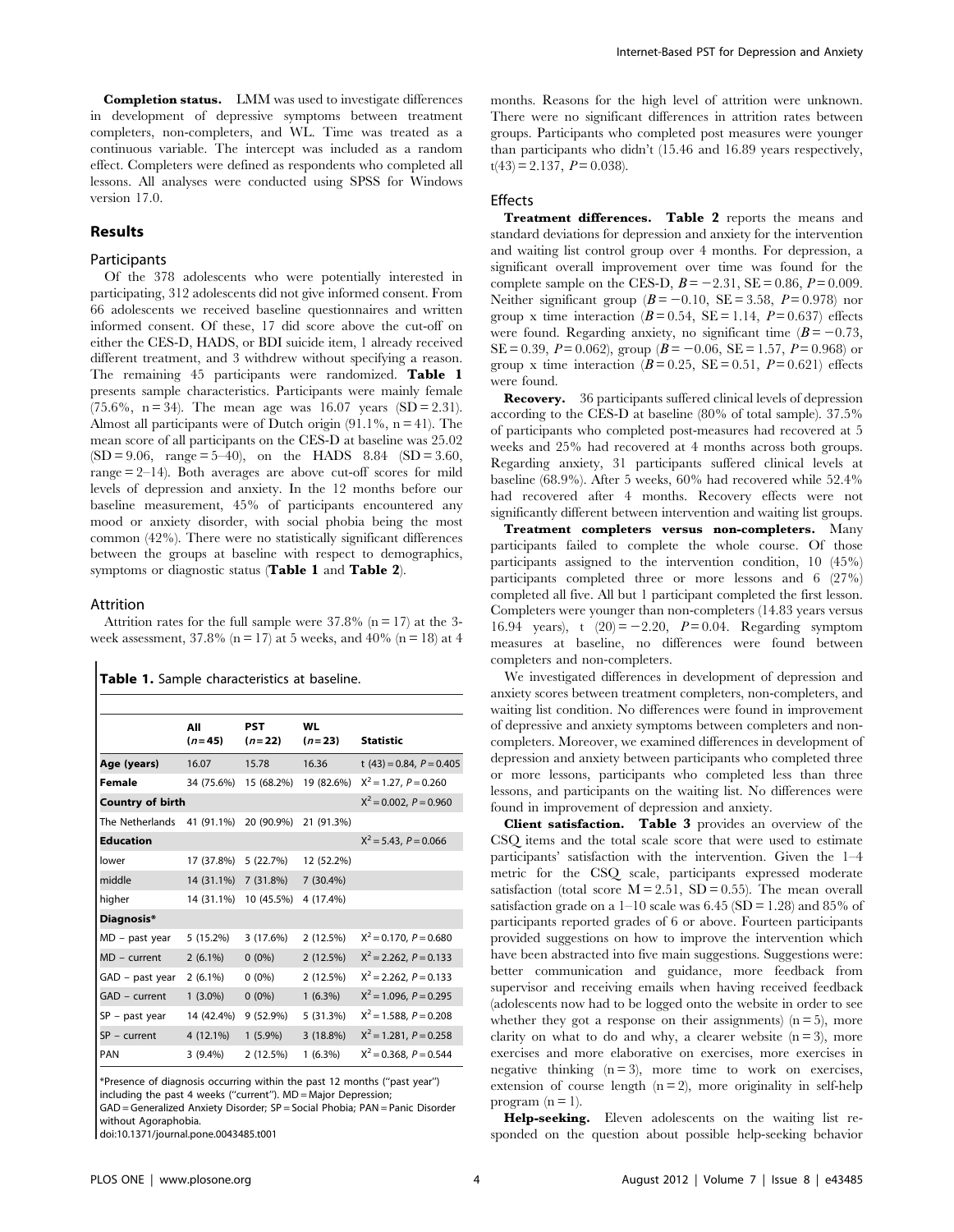#### Table 2. Outcomes on depression and anxiety.

| Measure and treatment<br>  condition | <b>Baseline</b><br>M (S.D.) | 3 weeks<br>$M$ (S.D.) | 5 weeks<br>M (S.D.) | 4 months<br>M (S.D.) |
|--------------------------------------|-----------------------------|-----------------------|---------------------|----------------------|
| <b>CES-D</b>                         |                             |                       |                     |                      |
|                                      |                             |                       |                     |                      |
| <b>PST</b>                           | 25.00 (8.22)                | 19.25 (7.21)          | 17.00 (9.17)        | 20.18 (10.39)        |
| <b>WL</b>                            | 25.04 (9.97)                | 21.88 (11.29)         | 17.47 (12.92)       | 19.75 (12.46)        |
| <b>HADS</b>                          |                             |                       |                     |                      |
| <b>PST</b>                           | 8.63(3.22)                  | 7.17(3.04)            | 6.84(4.60)          | 6.64(5.73)           |
| <b>WL</b>                            | 9.04(3.99)                  | 7.56 (4.70)           | 6.20(5.72)          | 7.50(5.11)           |

Note. M = Mean; S.D. = Standard Deviation; PST = Problem Solving Therapy group; WL = Waiting List control group. doi:10.1371/journal.pone.0043485.t002

during study participation. Two adolescents had received professional help from a psychologist.

## Discussion

This is the first RCT examining the effects of preventive Internet-based problem solving therapy (PST) for adolescents with depressive and anxiety symptoms. Internet-based PST was compared to a waiting list control group and intervention effects were investigated over 4 months. Results show that depressive and anxiety symptoms declined in both groups. However, no support was found for the effects of Internet-based PST in reducing depression and anxiety in comparison to the waiting list control group, but the small sample size and high drop-out rate precluded meaningful interpretation of this finding.

Previous research into the problem-solving treatment with an adult population has found that the program obtains significant effects [13,31]. Several explanations may be considered for not finding any additional effect of PST above usual care for our adolescent population. One reason for the lack of effects in this study is that our intervention was not implemented precisely in the way it was intended due to website problems. That is, the website content was not presented in an optimally format which could have caused difficulties for adolescents in understanding and working through the intervention. Moreover, the intervention may have lacked sufficient guidance and email support for some participants because of technical difficulties in the email support module. Six participants have encountered delayed feedback. Both suppositions are supported by satisfaction reports and may have

Table 3. Means and standard deviations (S.D.) for each CSQ item and total scale score  $(n = 21)$ .

| Item or scale                                   | Mean | S.D. |
|-------------------------------------------------|------|------|
| Rate quality of service                         | 2.67 | 0.66 |
| Got the kind of service wanted                  | 2.29 | 0.90 |
| Program met needs                               | 2.43 | 0.75 |
| Recommend to a friend                           | 2.23 | 0.73 |
| Satisfaction with help received from supervisor | 2.29 | 0.90 |
| Helped deal more effectively with problems      | 2.76 | 0.77 |
| How satisfied with service                      | 2.86 | 0.73 |
| Would come back to the program                  | 2.33 | 0.73 |
| Total scale score                               | 2.51 | 0.55 |

doi:10.1371/journal.pone.0043485.t003

impacted completion status. The level of completers in our study (27%) was relatively low compared to adult studies into web-based self-help [31–33]. Differences in depression and anxiety outcomes between completers and non-completers were not found, however.

Another reason for the non-significant findings here may be reduced appropriateness of our intervention for this age group. The self-help and individual format of our intervention requires extensive self-discipline and motivation, and this may be too informal in nature for treatment of adolescents. Also, depression impacts on individuals' motivation and their ability to concentrate in a self-directed format [10]. It is also possible that PST may not be attractive enough for adolescents, or the intervention may have been of too high difficulty or of insufficient duration for problem solving skills to become internalized to produce lasting effects.

A different possible reason for the lack of effects may be participants' severity of symptom levels at baseline. To illustrate, most adolescents reported clinically significant levels of depression or anxiety and several had encountered a mood or anxiety disorder in the past 12 months. Possibly, the PST intervention is not suitable for adolescents with more severe symptoms.

Finally, we should note that participants in the waiting list control condition may have attended other treatments during the study, possibly affecting our results. Two out of 11 waiting-list participants received other treatment. Although it is not clear to what extent this may have affected the results, our results are vulnerable to many influences considering our small sample size.

The present study has a number of significant strengths. The study is one of only a small number of randomized controlled trials to date into web-based interventions for adolescents with depression and anxiety. The intervention being examined required minimal training of therapists and was relatively cheap to administer, thereby increasing the probability that the intervention would be sustained and distributed within mental health care services. Moreover, reliable and valid measures of depressive and anxiety symptoms were used, recruitment was widespread, and diagnostic status at baseline was assessed. However, limitations should be noted. First, the sample size was very small and questions could be raised about the representativeness of the sample and the generalizability of our findings to the wider population. Specifically, immigrants were fairly underrepresented among participants, and we predominantly excluded early and middle adolescents who were reluctant to request parental consent. It is likely that participants differed in other important ways from those who did not sign up for the study. Second, in common with many other online interventions [34], we were faced with a high attrition rate, possibly due to adolescents losing interest in participating in the study. Another possible limitation is the use of a wait-list control group in that it is unclear whether the